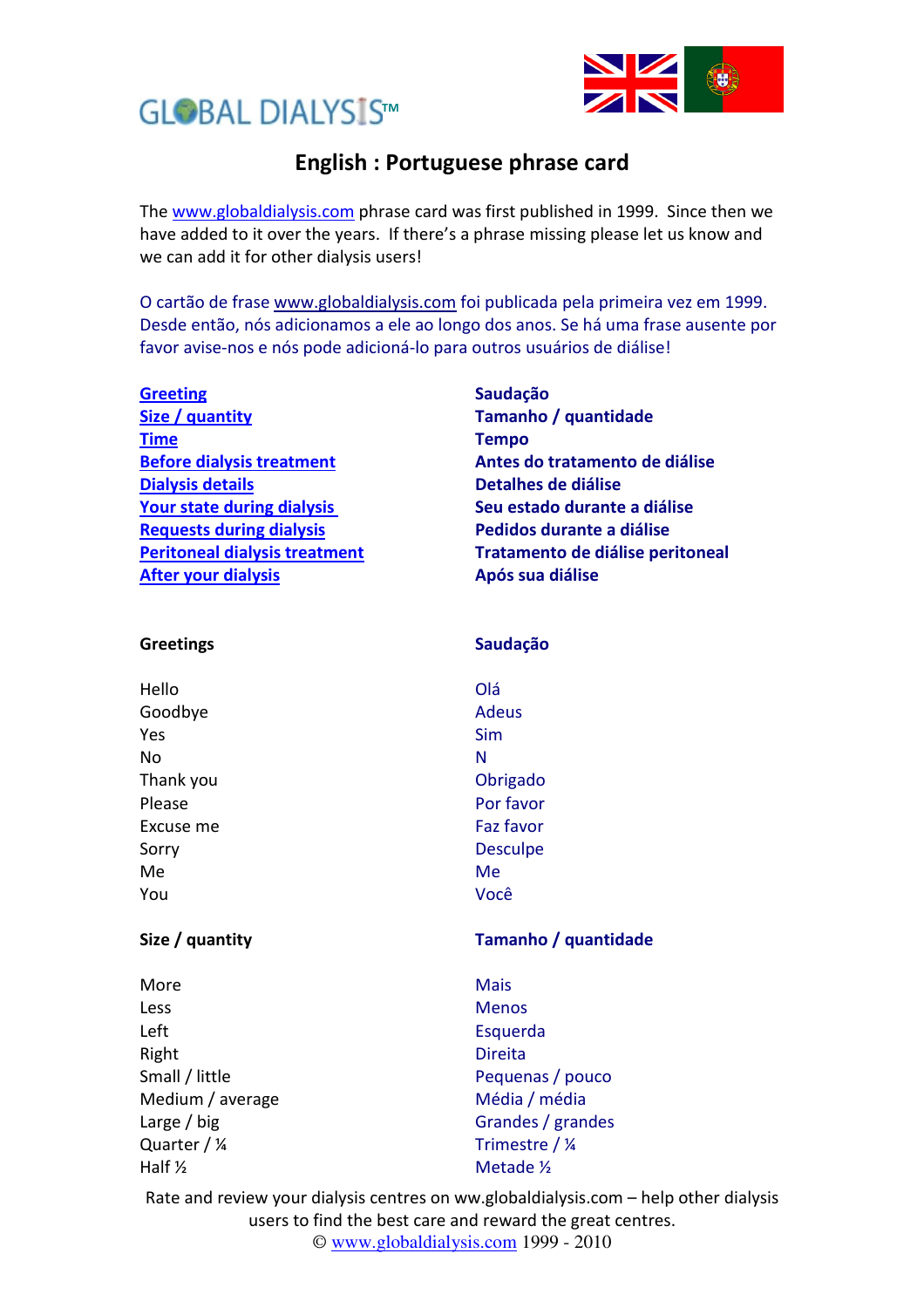



Three quarters ¾ Three Three Three Three Three Three S<sup>34</sup>

| <b>Time</b> | <b>Tempo</b>   |
|-------------|----------------|
| Monday      | Segunda-feira  |
| Tuesday     | Terça-feira    |
| Wednesday   | Quarta-feira   |
| Thursday    | Quinta-feira   |
| Friday      | Sexta-feira    |
| Saturday    | Sábado         |
| Sunday      | <b>Domingo</b> |
| Morning     | Manhã          |
| Afternoon   | À tarde        |
| Evening     | À noite        |

### Before dialysis treatment Antes do tratamento de diálise

My name is …. Meu nome é ….

Where is the dialysis unit? Onde está a unidade de diálise?

I have an appointment for dialysis Eu tenho um compromisso para diálise

Here is my doctor's report and blood test results Aqui está o resultados de relatório e análise de sangue do meu médico

Here is a statement from my health insurance that they will bear the cost of my treatment Aqui está uma declaração do meu seguro de saúde que eles vão suportar o custo do meu tratamento

How much is the treatment? Qual é o tratamento?

Could you give me a receipt? Você poderia me dar um recibo?

A que horas devem vir para o meu tratamento? What time shall I come for my treatment?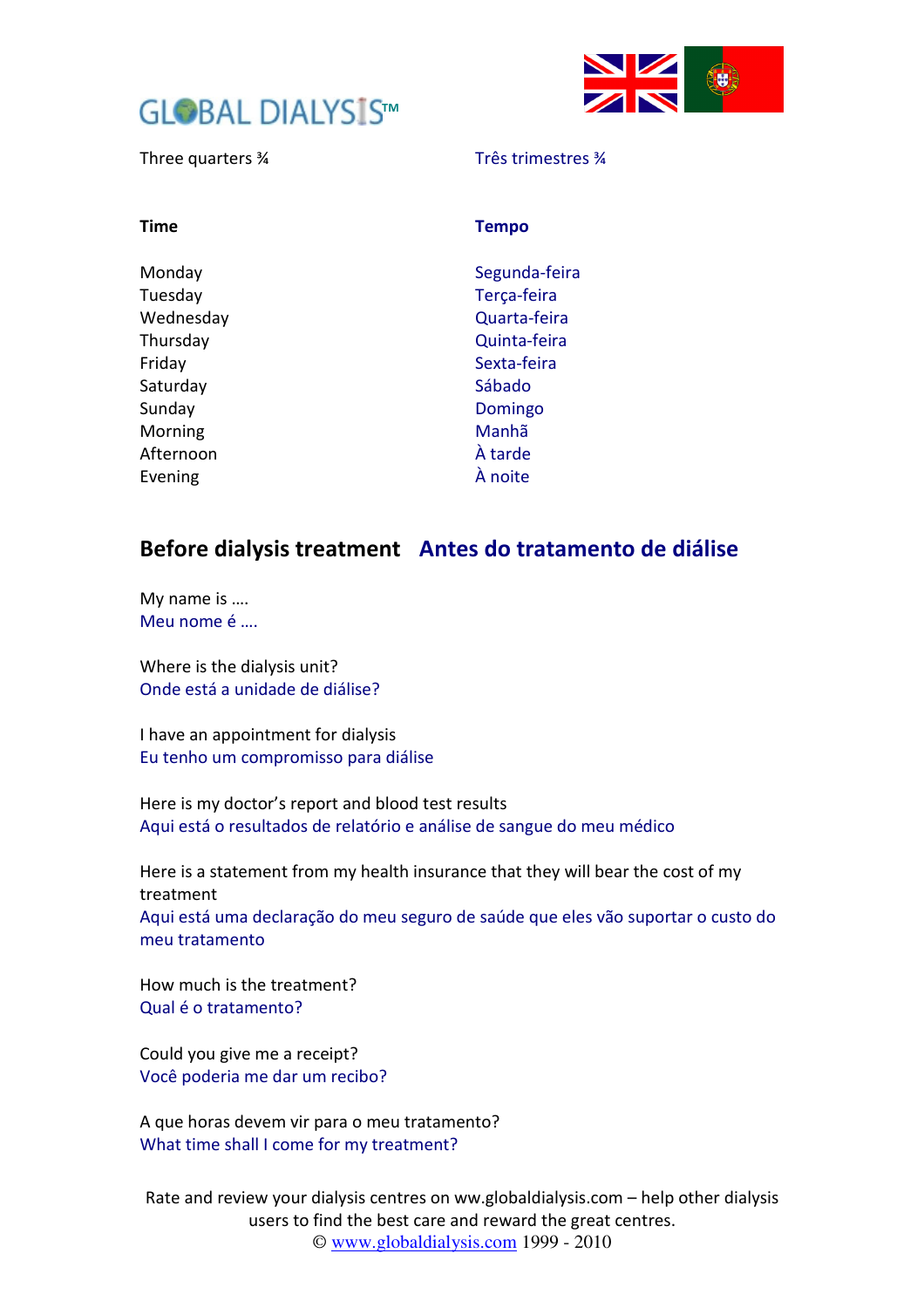



Where is the toilet? Onde fica o banheiro?

### Dialysis details Detalhes de diálise

I have a shunt Eu tenho um shunt

I have a fistula Eu tenho uma fístula.

The arterial needle is placed here A agulha arterial é colocada aqui

The venous needle is placed here A agulha venosa é colocada aqui

I would like to place the needles myself, then can you please connect me to the machine Eu gostaria de colocar as agulhas-me e, em seguida, pode você por favor conectarme à máquina

I use needle size….. Eu uso agulha alterasse

I use dialyser type…. Eu uso o tipo de diálise ….

Could I have a local anaesthetic before needling? Eu poderia ter um anestésico local antes de formigamento?

My blood-flow must not exceed…. Meu fluxo de sangue deve não exceed….

My heparin dosage is…at the beginning and then ….. per hour. Meu is…at de dosagem de heparina início e depois... por hora.

During the last hour I receive …… Durante a última hora eu recebo.

It should be terminated….. minutes before the end of the treatment Deve ser terminated… minutos antes do fim do tratamento

At the end of dialysis I always have …….EPO / Epoetin / Protamin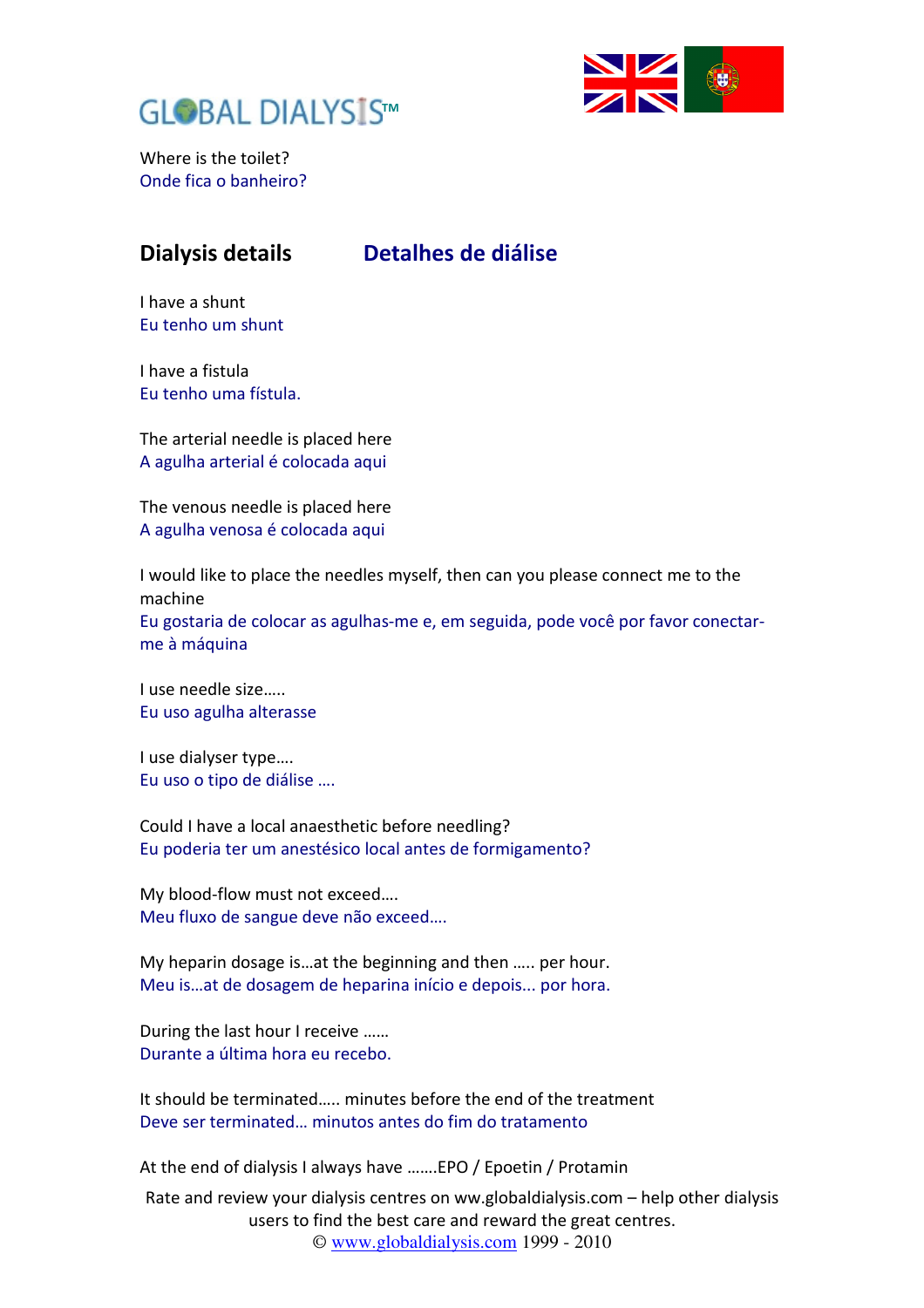



No final de diálise, eu sempre tenho … … .EPO / Epoetin / Protamin

My blood group is…… Meu grupo sanguíneo is……

I am allergic to ……. Eu sou alérgica a … ….

Please set the machine to ''No Ultra Filtration'' or ''No Fluid Removal'' Defina a máquina ' N Ultra Filtration ' ou ' no fluido de remoção

Pump Speed ……. Bomba de velocidade … ….

My fistula is nearer to the surface than it looks Meu fístula é mais próximo à superfície do que parece

My blood pressure during the treatment remains stable / goes up / goes down Minha pressão arterial durante o tratamento permanece estável / sobe / desce

Between treatments I usually gain …..kg / lbs (1kg = 2.2.lbs) Entre tratamentos geralmente ganho... kg / kg (1 kg = 2.2.lbs)

Between treatments I normally loos …… kg / lbs (1kg = 2.2.lbs) Entre tratamentos eu normalmente loos … … kg / kg (1 kg = 2.2.lbs)

My treatment normally takes …….hours Meu tratamento normalmente leva … … .hours

How many hours will I be treated for today? Quantas horas eu ser tratada para hoje?

### Your state during dialysis Seu estado durante a diálise

Nurse! Could you come here please? Enfermeira! Poderia você vir aqui, por favor?

I would like to talk to the doctor Eu gostaria de falar com o médico

I feel fine Sinto-me muito bem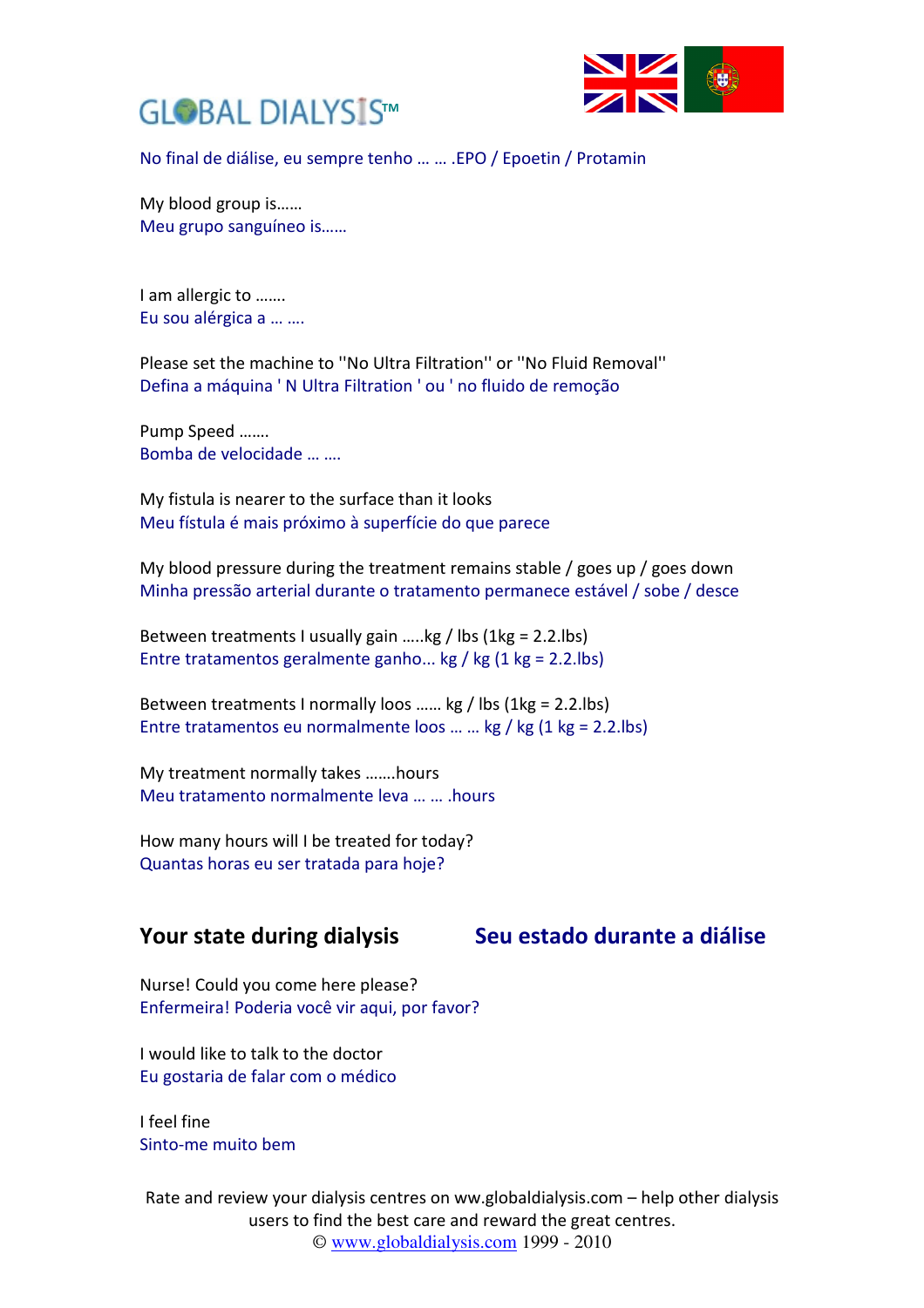



I don't feel well Eu não me sinto bem

I have a headache Eu tenho uma dor de cabeça

I feel sick to my stomach Eu me sinto doente a meu estômago

I have chills and fever Eu tenho calafrios e febre

I think I would like to check my weight. Could you bring me the scales please? Eu acho que eu gostaria de verificar meu peso. Poderia trazer-me as escalas por favor?

The needling site is leaking O site needling está vazando

My blood lines are clotting Minhas linhas de sangue são coagulação

I need a bedpan Eu preciso de um penico

I have to vomit Eu tenho que vomitar

I have cramp Eu tenho cãibras

I feel dizzy Eu sinto-me tonta

Would you give me something for my headache? Você me daria algo para a minha dor de cabeça?

Thank you, I am feeling better now. Obrigado, estou me sentindo melhor agora.

I want to end my treatment early Quero terminar meu tratamento precoce

Can I come off the machine now please? Posso entrar desligar a máquina agora por favor?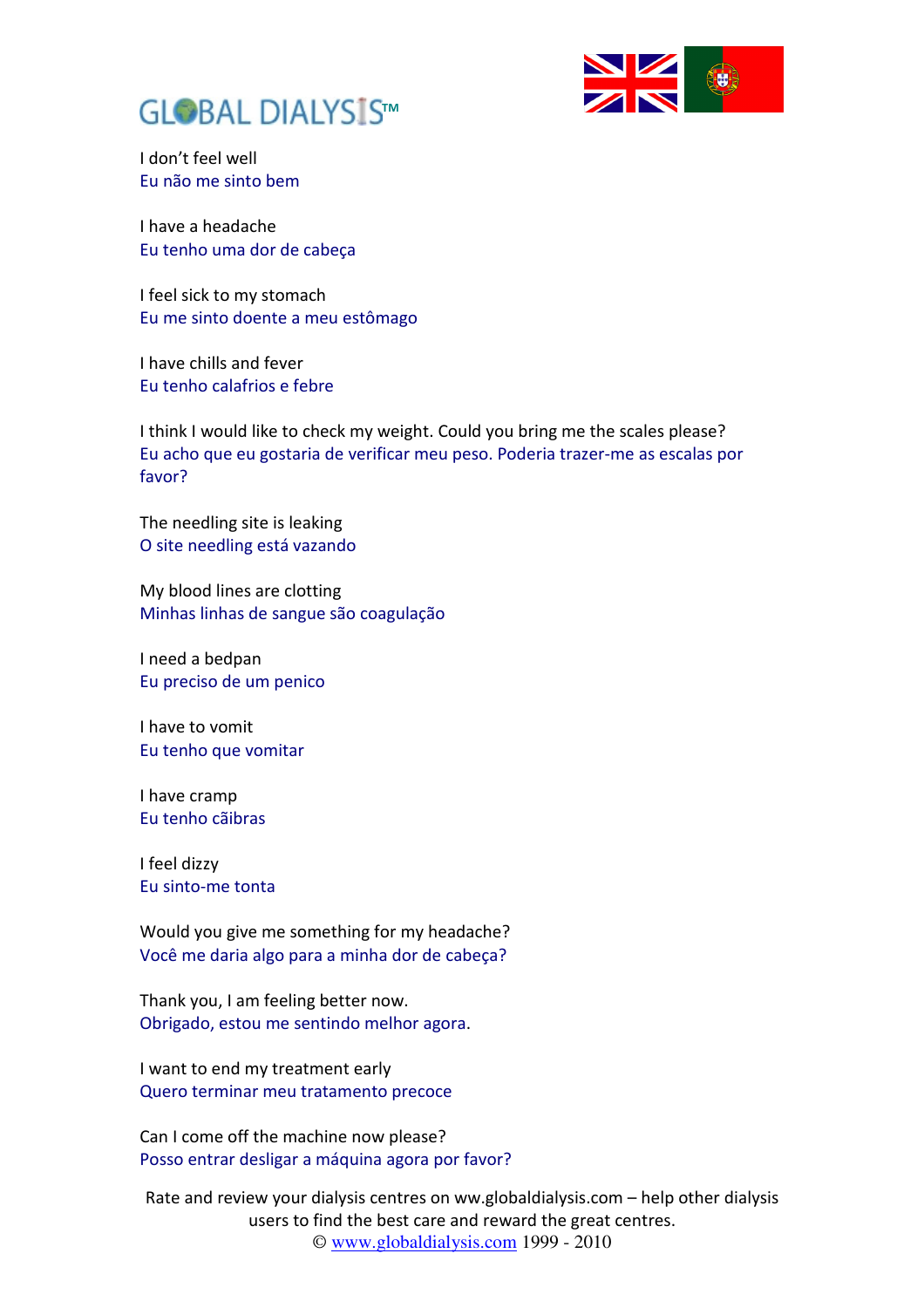



### Requests during dialysis Pedidos durante a diálise

I am too cold Eu sou muito frio

I am too warm Eu sou muito quente

May I have a blanket? Posso ter um cobertor?

Could you please open the window? Poderia por favor, abra a janela?

Could you please close the window? Poderia você por favor, feche a janela?

Could you please turn on the ventilation? Poderia você por favor ligue a ventilação?

Could you please turn off the ventilation? Poderia você por favor desligue a ventilação?

I am thirsty Estou com sede

May I have some water, sugar, milk, ice, iced water? Posso ter alguma água, açúcar, leite, gelo, água gelada?

What drinks can I have? Tea, coffee, milk, warm milk, lemonade, fruit juice? Que bebidas pode ter? Chá, café, leite, leite quente, limonada, sumo de fruta?

I am hungry Estou com fome

I am not hungry Não estou com fome

## Peritoneal dialysis treatment Tratamento de diálise peritoneal

I would like to get the CAPD bags I ordered please? Gostaria de obter os sacos CAPD que eu pedi por favor?